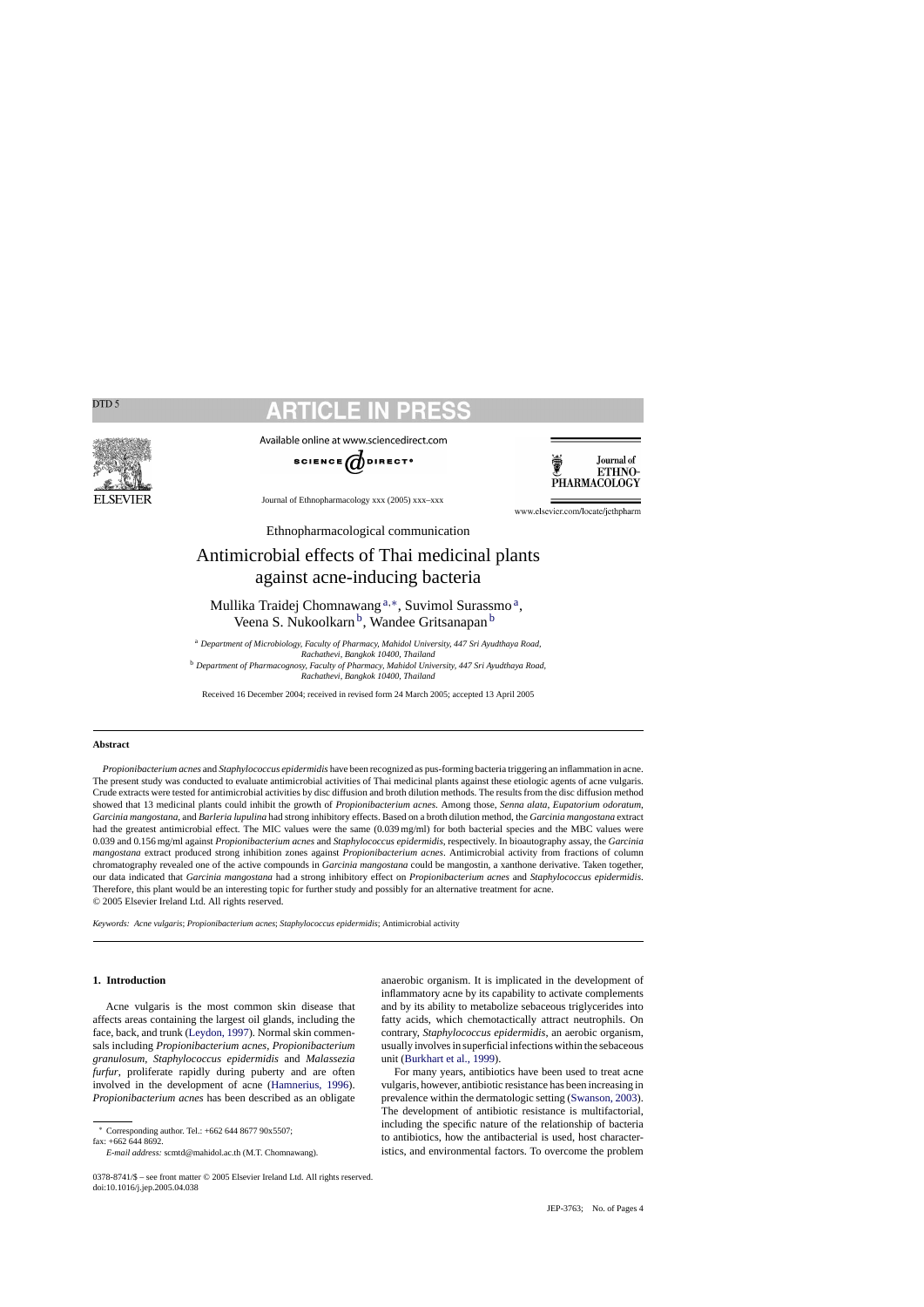<span id="page-1-0"></span>of antibiotic resistance, medicinal plants have been extensively studied as alternative treatments for diseases. In the present study, 19 medicinal plants, which have been traditionally used as antimicrobial and anti-inflammatory agents were examined for antimicrobial activities against microorganisms frequently involved in acne inflammation,*Propionibacterium acnes* and *Staphylococcus epidermidis*.

### **2. Materials and methods**

### *2.1. Preparation of plant extracts*

The 19 plant materials used in this study were collected from various locations in Thailand. Authentication of the plant materials was done by comparison with plant specimens located at Bangkok Herbarium and the Botanical Section of the Botany and Weed Science Division, Department of Agriculture, Bangkok, Thailand. The specimens were deposited at Department of Pharmacognosy, Faculty of Pharmacy, Mahidol University, Bangkok, Thailand.

### *2.2. Microorganisms and media*

The test organisms used in this study were as followed: *Propionibacterium acnes* (ATCC 6919) and *Staphylococcus epidermidis* (ATCC 14990). These bacteria were obtained from the American Type Culture Collection, USA and Thailand National Institutes of Health. All media were purchased from DIFCO (Detroit, MI). Mangostin was kindly provided by Associate Professor Wandee Gritsanapan (Department of Pharmacognosy, Mahidol University, Thailand).

### *2.3. Antimicrobial susceptibility testing*

### *2.3.1. Disc diffusion method*

This experiment was performed by the method of [Hayes](#page-3-0) [and Markovic \(2002\)](#page-3-0) with some modifications. *Propionibacterium acnes* was incubated in brain heart infusion medium (BHI) with 1% glucose for 72 h under anaerobic conditions and adjusted to yield approximately  $1.0 \times 10^8$  CFU/ml. Aliquots of molten BHI with glucose agar were used as an agar base. A prepared inoculum was added to molten agar, mixed and poured over the surface of the agar base and left to solidity. A sterile paper disc was impregnated with test material and the disc was placed on the agar. Plates were then incubated at 37 ◦C for 72 h under anaerobic conditions.

*Staphylococcus epidermidis* was incubated in tryptic soy broth (TSB) for 24 h at 37 ◦C and adjusted to yield approximately  $1.0 \times 10^8$  CFU/ml. The procedures were the same as mentioned above except the plates were incubated at 37 ◦C for 24 h under aerobic conditions. All disc diffusion tests were performed in three separate experiments and the antibacterial activity was expressed as the mean of inhibition diameters (mm).

# *2.3.2. Determination of minimum inhibitory and bactericidal concentrations*

The minimal inhibitory concentration (MIC) values were determined by microdilution assay. This experiment was performed by the method of [Sahin et al. \(2003\).](#page-3-0) The cultures were prepared at 24 h and 72 h broth cultures of *Staphylococcus epidermidis* and *Propionibacterium acnes*, respectively. The MIC was defined as the lowest concentration of the compound to inhibit the growth of microorganisms and

Table 1

The MIC and MBC values of 19 medicinal plant extracts against *Propionibacterium acnes* and *Staphylococcus epidermidis*. The results are shown as average values from three separate experiments

| Medicinal plants        | Susceptibility of bacteria to medicinal plant extracts |               |                            |               |
|-------------------------|--------------------------------------------------------|---------------|----------------------------|---------------|
|                         | Propionibacterium acnes                                |               | Staphylococcus epidermidis |               |
|                         | $MIC$ (mg/ml)                                          | $MBC$ (mg/ml) | MIC (mg/ml)                | $MBC$ (mg/ml) |
| Andrographis paniculata | 0.625                                                  | >5            | 0.312                      | >5            |
| Azadirachta indica      | 5                                                      | 5             |                            | >5            |
| Barleria lupulina       | 1.25                                                   | 1.25          | 2.5                        |               |
| Carthamus tinctorius    | >5                                                     | >5            | >5                         | >5            |
| Centella asiatica       | 5                                                      | >5            | >5                         | >5            |
| Clinacanthus nutans     | >5                                                     | >5            | >5                         | >5            |
| Cymbopogon citratus     | 5                                                      | 5             | >5                         | >5            |
| Eupatorium odoratum     | 0.625                                                  | 1.25          | 0.625                      | >5            |
| Garcinia mangostana     | 0.039                                                  | 0.039         | 0.039                      | 0.156         |
| Hibiscus sabdariffa     | 2.5                                                    | 5             | 0.625                      |               |
| Houttuynia cordata      | 0.039                                                  | 2.5           | 1.25                       | >5            |
| Lawsonia inermis        | 2.5                                                    | 5             | 2.5                        |               |
| Lycopersicon esculentum | >5                                                     | >5            | 2.5                        | >5            |
| Murdannia loriformis    | >5                                                     | >5            | 1.25                       | >5            |
| Psidium guajava         | 2.5                                                    | >5            | 2.5                        | >5            |
| Senna alata             | 0.625                                                  | 1.25          | 2.5                        | >5            |
| Senna occidentalis      | 2.5                                                    | >5            | >5                         | >5            |
| Senna siamea            | 1.25                                                   | >5            | >5                         | >5            |
| Tagetes erecta          | 2.5                                                    | >5            | 5                          | >5            |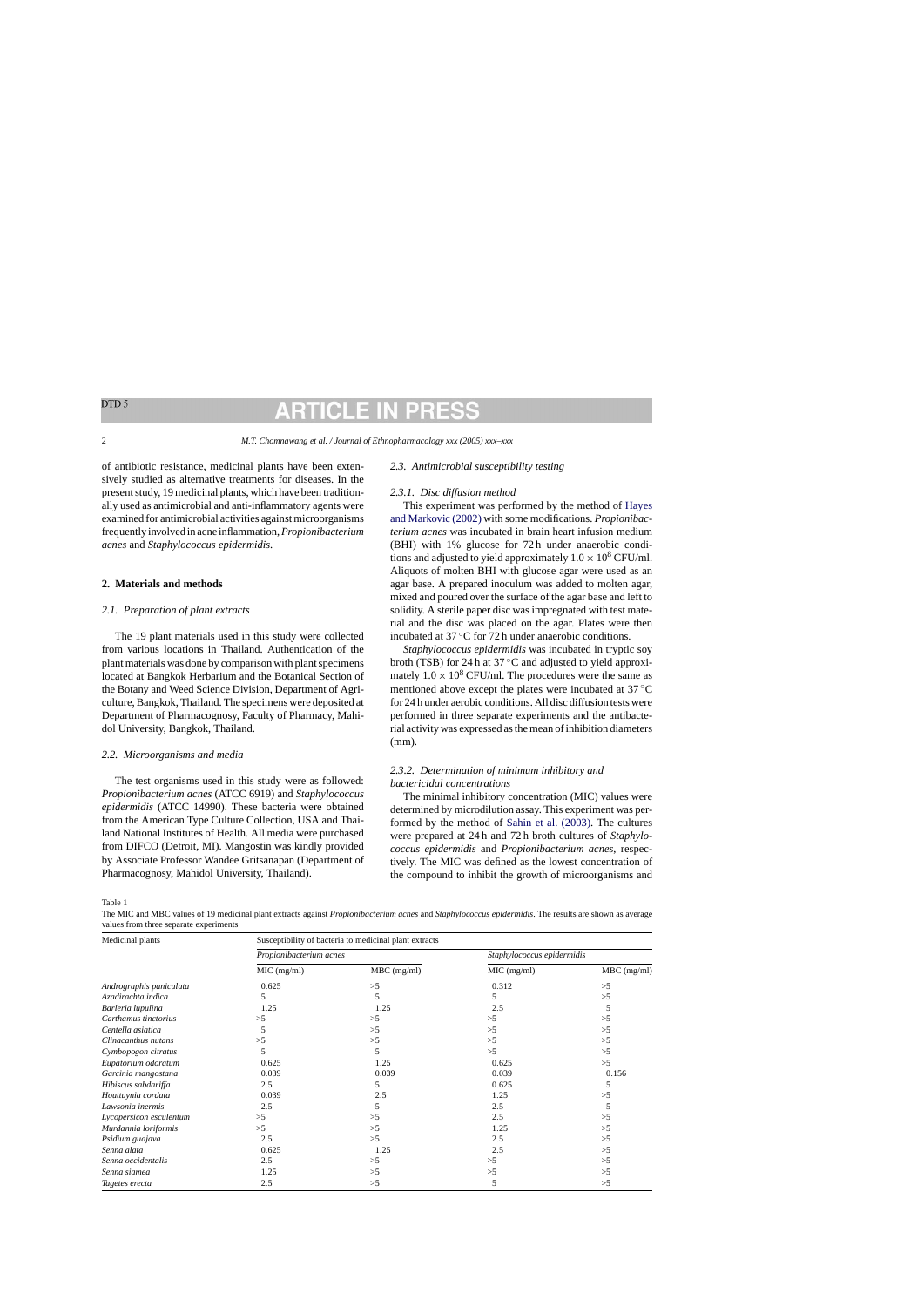<span id="page-2-0"></span>the minimal bactericidal concentration (MBC) was defined as the lowest concentration of the compound to kill the microorganisms.

### *2.4. Phytochemical screening*

Crude plant extracts were subjected to column chromatography (Silica gel 60, Merck KGaA, Darmstadt, Germany) and eluted with chloroform, ethylacetate and methanol. Separated components were collected as 12 fractions. The components were then identified by thin-layer chromatography (TLC). Silica gel GF254 plates (Merck KGaA, Darmstadt, Germany) were developed with CHCl3:EtOAc:MeOH (8:1:1), and the components were separated into  $R_f$  values when visualized under visible and UV lights (254 and 366 nm).

## *2.5. Bioautography*

Bioautography was performed with bacterial cultures exhibiting high sensitivity to the extracts. Developed TLC plates were carefully dried for complete removal of solvent, overlaid with agar containing an aliquot of an overnight culture and incubated at 37 ◦C. The plates were run in duplicate; one set was used as the reference chromatogram and the other was used for bioautography. The areas of inhibition were compared with the  $R_f$  of the related spots on the reference TLC plate.

### **3. Results and discussion**

In the present study, 19 medicinal plant extracts were examined for antimicrobial activity against *Propionibacterium acnes* and *Staphylococcus epidermidis*. The results showed that 13 extracts could effectively inhibit the growth of *Propionibacterium acnes*. Among those, the extracts of *Senna alata*, *Eupatorium odoratum*, *Garcinia mangostana*, and *Barleria lupulina* showed strong inhibitory effects (zone of inhibition ≥15 mm). Interestingly, *Hibiscus sabdariffa*, *Garcinia mangostana*, *Eupatorium odoratum*, and *Senna alata* extracts showed promising antibacterial activities against both *Propionibacterium acnes* and *Staphylococcus epidermidis*. The remaining 15 plant extracts had no detectable activity against *Staphylococcus epidermidis*.

Subsequent experiments were conducted to determine inhibitory concentrations of all selected plant extracts. *Garcinia mangostana* showed the greatest antimicrobial effect. The MIC values against both organisms were equal (0.039 mg/ml) and the MBC values were 0.039 and 0.156 mg/ml against *Propionibacterium acnes* and *Staphylococcus epidermidis*, respectively ([Table 1\).](#page-1-0) The same amount of MIC and MBC obtained from this plant against *Propionibacterium acnes*suggested that *Garcinia mangostana* extract could possibly act as a bactericidal agent to this microorganism. In addition, the *Houttuynia cordata* extract also showed good antimicrobial effects against *Propionibacterium*



*acnes* with a MIC of 0.039 mg/ml but a high concentration was required to kill both *Propionibacterium acnes* and *Staphylococcus epidermidis* as compared to the *Garcinia mangostana* extract. Two plant extracts, *Senna alata* and

Fig. 1. TLC fingerprints (A) of crude extracts with chloroform: ethylacetate and bioautography (B) against *Propionibacterium acnes*: lane l, *Andrographis paniculata*; lane 2, *Azadirachta indica*; lane 3, *Barleria lupulina*; lane 4, *Carthamus tinctorius*; lane 5, *Centella asiatica*; lane 6, *Clinacanthus nutans*; lane 7, *Cymbopogon citrates*; lane 8, *Eupatorium odoratum*; lane 9, *Garcinia mangostana*; lane 10, *Hibiscus sabdariffa*; lane 11, *Houttuynia cordata*; lane 12, *Lawsonia inermis*; lane 13, *Lycopersicon esculentum*; lane 14, *Murdannia loriformis*; lane 15, *Psidium guajava*; lane 16, *Senna alata*; lane 17, *Senna occidentalis*; lane 18, *Senna siamea*; lane 19, *Tagetes erecta*. Arrows indicate active reactions by areas of lane 9.